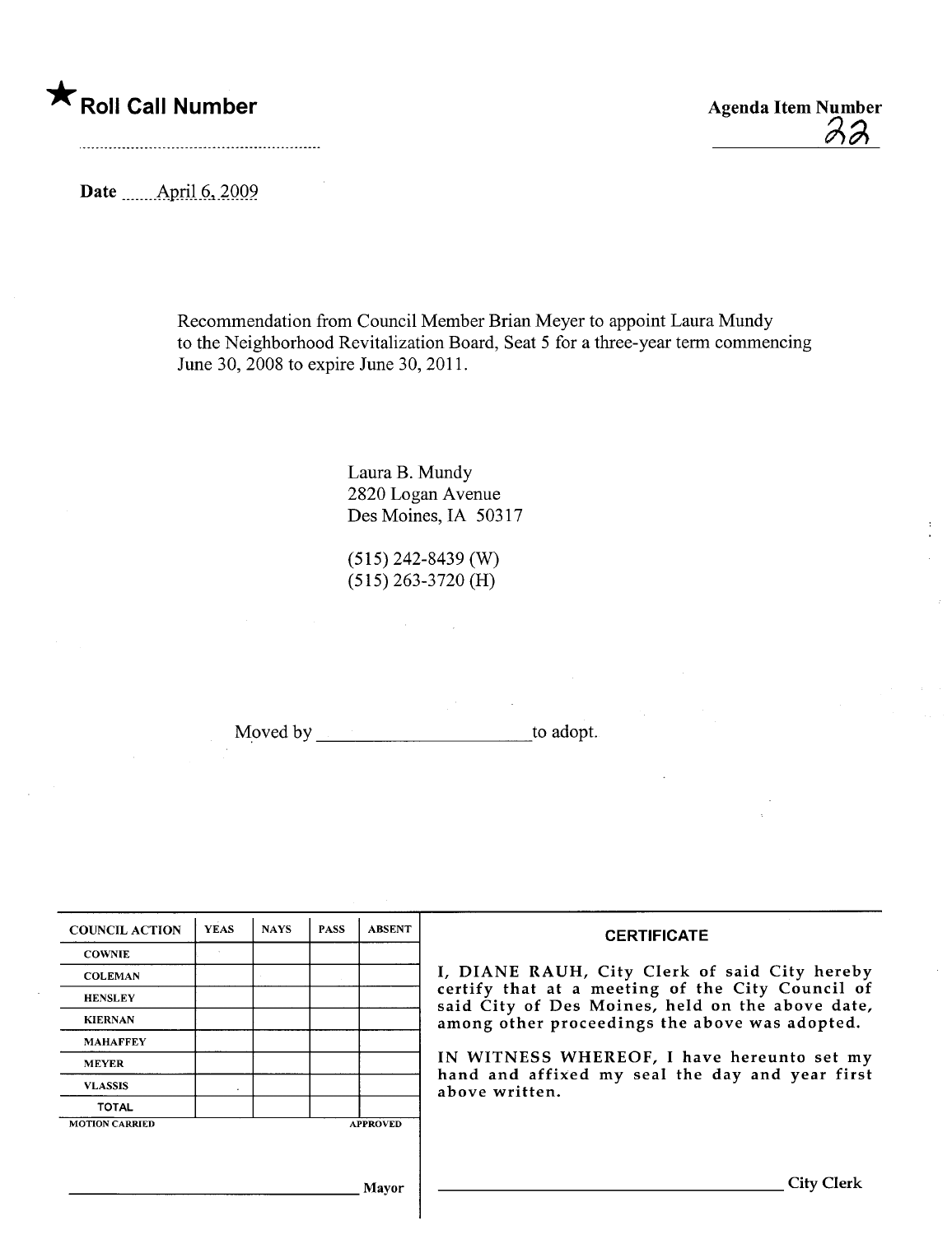City of Des Moines<br>Application for Appointment to<br>Neighborhood Revitalization Board

| Name in Ful<br><b>First</b><br>2820<br>Address_<br>Streel<br>Number                                                                                                                                                    | Middle<br>$\epsilon$ . | ast<br>Coints<br>F.<br>City                                                                                                                                     | Mr./Mrs./Ms.<br>503<br>Zip               |  |  |  |
|------------------------------------------------------------------------------------------------------------------------------------------------------------------------------------------------------------------------|------------------------|-----------------------------------------------------------------------------------------------------------------------------------------------------------------|------------------------------------------|--|--|--|
| Occupation<br><b>Employer</b><br><b>Business Address</b><br>Number                                                                                                                                                     | <b>Street</b>          | ゆひ<br>City                                                                                                                                                      | $lmD$ .<br>How Long?<br>How Long?<br>503 |  |  |  |
| Birth Date $3-16$ CD Residence Phone $515-263-372$ Business Phone $515-242-8439$                                                                                                                                       | 340<br>E-Mail          | @msn.com                                                                                                                                                        |                                          |  |  |  |
| Are You a Resident of Des Moines? [1946s   No Number of Years? $\frac{1}{2}$   CRegistered Voter? [1946s   No<br>Have you ever been employed by the City? Thes EHYO Any relatives employed with the City? THYES THE NO |                        |                                                                                                                                                                 |                                          |  |  |  |
|                                                                                                                                                                                                                        |                        |                                                                                                                                                                 |                                          |  |  |  |
| List relatives employed by the City                                                                                                                                                                                    | Name                   | Relation                                                                                                                                                        |                                          |  |  |  |
| Relation<br>Name<br>Have you ever served on ANY Citizen Board, Commission or Committee? $\Box$ Yes $\Box$ Mo If yes, list below:                                                                                       |                        |                                                                                                                                                                 |                                          |  |  |  |
| Board, Commission or Committee                                                                                                                                                                                         |                        | Dates Served                                                                                                                                                    |                                          |  |  |  |
| Board, Commission or Committee                                                                                                                                                                                         |                        | <b>Dates Served</b>                                                                                                                                             |                                          |  |  |  |
| Board, Commission or Committee                                                                                                                                                                                         |                        | <b>Dates Served</b>                                                                                                                                             |                                          |  |  |  |
| List any Boards, Agencies, Civic Service and/or Professional Organizations to which you are affiliated:                                                                                                                |                        |                                                                                                                                                                 |                                          |  |  |  |
| $\downarrow$                                                                                                                                                                                                           | <u>ssociation</u>      | MErican Legion Kiders, 5 Star Freedom Kiders, ABATE of Java,<br>FCT, Shoestring traductions, tairgrounds                                                        |                                          |  |  |  |
| or ZOt dears<br><u>businESS</u>                                                                                                                                                                                        | dershi                 | You may indicate in the space below other life experiences or skills that will contribute to the mission of this board:<br>$\sigma$<br>Eadership: active in mul | Managemen<br>Connuc                      |  |  |  |
|                                                                                                                                                                                                                        |                        |                                                                                                                                                                 |                                          |  |  |  |

If more space is needed for any of the questions above attach additional sheets.